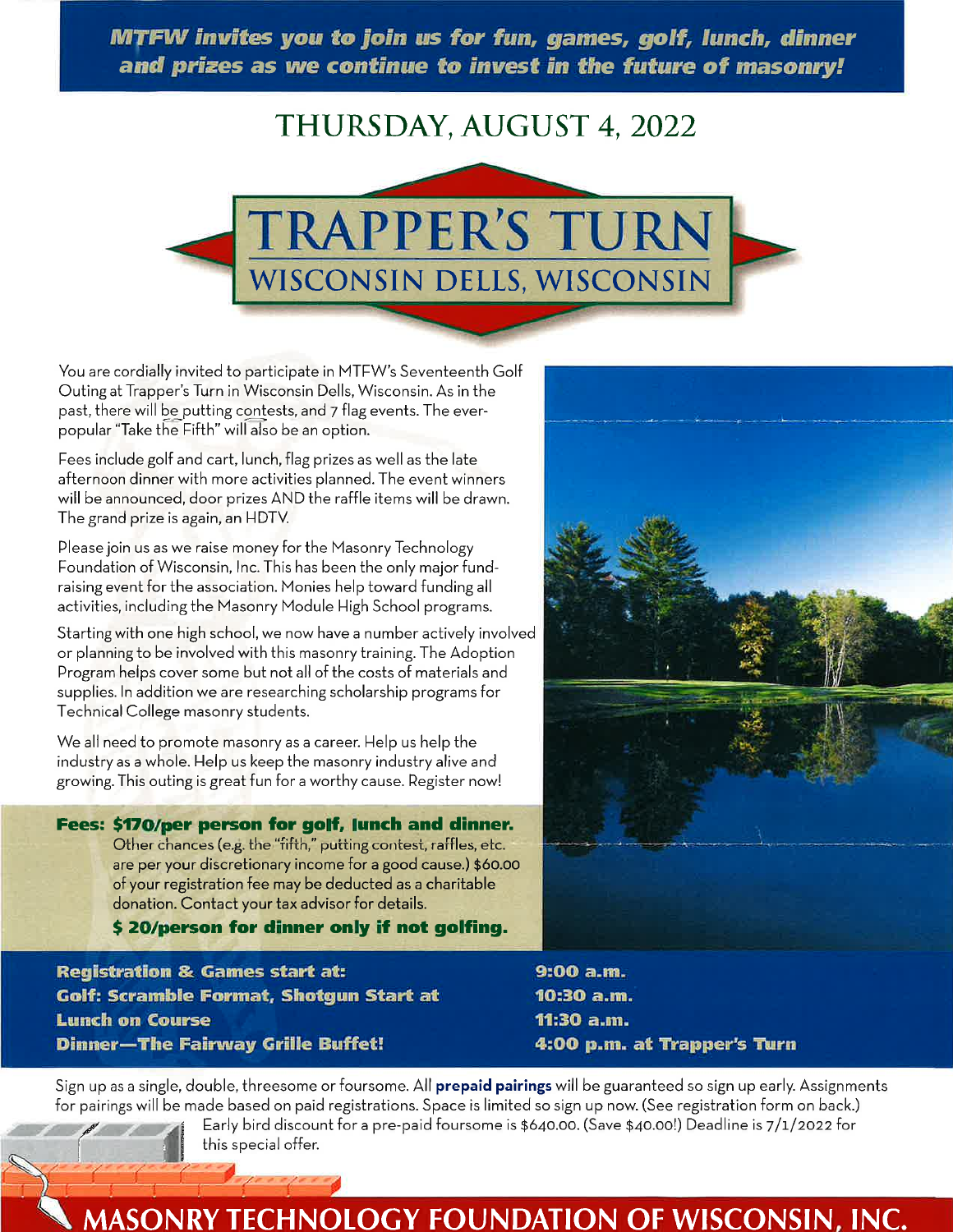# sors Soud

## ASONRY TECHNOLOGY FOUNDATION OF WISCONSIN, INC.

#### MTFW is seeking sponsors for various events at our seventeenth fund raising golf outing this August 4, 2022 at Trapper's Turn in Wisconsin Dells.

Listed below are the various event sponsorships and opportunities for your company to help the Foundation continue to support masonry education in this state. Some events are listed at the sponsorship level needed. Other activities, such as the raffle or door prizes, are up to you. We do respectfully request that all raffle items donated be at least a retail value of \$100.00. Items could be barbecue grills, TVs, golf packages, Packer tickets, surround sound systems, gift certificates, artwork, fishing or hunting gear, or whatever you think would be a great item to donate and help raise money for MTFW. Again, this goes to MTFW, a 501 (c) (3) charitable non-profit organization so donations should afford you the maximum tax benefit (please contact your tax advisor for details).

Please contact the association to inform them of your donated item. Please contact them before sending in your event sponsor check to determine if that event is still available. All sponsorships and donations will be noted in the event program folder, the on-site signage, during the dinner award and recognition program. Deadline for receipt in order to assure time for all program signage, etc. is July 27, 2022.

You need not contact the association in order to bring door prizes, but doing so will allow time for sign acknowledgment for the event. All event sponsorships are based on 80 golfers.

### **Sponsorship Opportunities**

| Golf Box Lunches                        | \$1000.00-Taken by CMC                                     |
|-----------------------------------------|------------------------------------------------------------|
| $\Box$ Fairway Grille Buffet            | \$1,000.00 (Co-Sponsor x 2)<br>\$2,000.00 full Sponsorship |
| $\Box$ Hole Sponsor (bring own signage) | \$100.00                                                   |
| □ Hole Sponsor and signage by MTFW      | \$125.00                                                   |
| □ Flag Event Prizes                     | \$50.00/each or all 7 for \$350                            |
| $\Box$ Team Trophies                    | \$250.00                                                   |
| $\times$ HDTV                           | \$450.00-Taken by NSVI                                     |
|                                         |                                                            |

#### Door Prizes

Contact MTFW with planned item to bring. Should be approximate retail value of at least \$100.00

**Raffle Items** 

Contact MTFW to be sure of your on-site acknowledgment and then bring your door prize to the registration desk on 8/4/2022.

Check your sponsorship and then print name exactly as you want it to appear on acknowledgements. Send with check by 7/27/2022.

| ءِ :Sponsor Name |  |  |
|------------------|--|--|
|                  |  |  |
|                  |  |  |

 $E$ mail: $\Box$ 

Phone

Call 608-831-2580 or 608-516-1315 · Email: mtfw@chorus.net